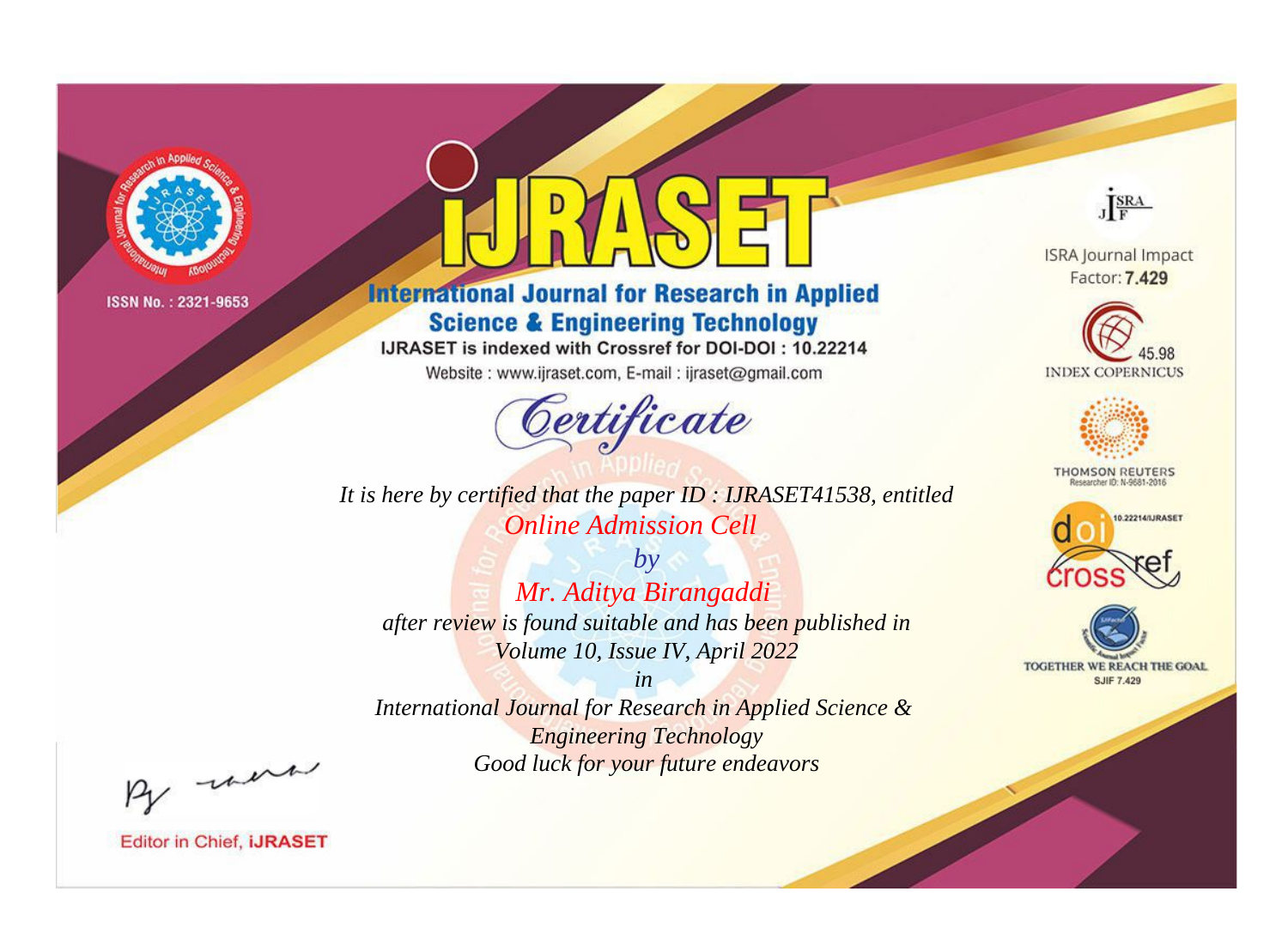

# **International Journal for Research in Applied Science & Engineering Technology**

IJRASET is indexed with Crossref for DOI-DOI: 10.22214

Website: www.ijraset.com, E-mail: ijraset@gmail.com



**ISRA Journal Impact** Factor: 7.429

JERA





**THOMSON REUTERS** 



TOGETHER WE REACH THE GOAL **SJIF 7.429** 

It is here by certified that the paper ID: IJRASET41538, entitled **Online Admission Cell** 

 $by$ Mr. Sumit Biranje after review is found suitable and has been published in Volume 10, Issue IV, April 2022

 $in$ International Journal for Research in Applied Science & **Engineering Technology** Good luck for your future endeavors

By morn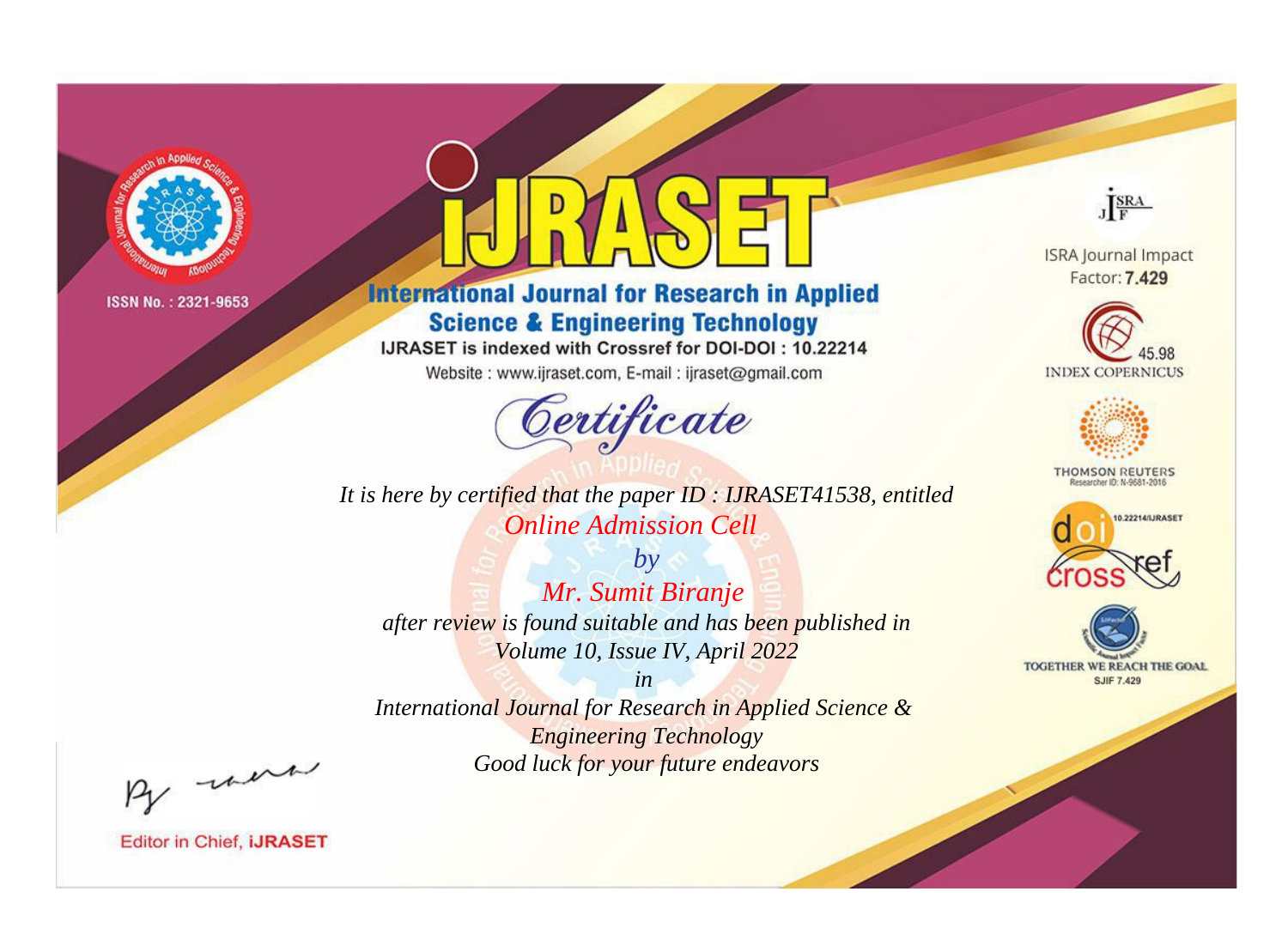

# **International Journal for Research in Applied Science & Engineering Technology**

IJRASET is indexed with Crossref for DOI-DOI: 10.22214

Website: www.ijraset.com, E-mail: ijraset@gmail.com



JERA

**ISRA Journal Impact** Factor: 7.429





**THOMSON REUTERS** 



TOGETHER WE REACH THE GOAL **SJIF 7.429** 

It is here by certified that the paper ID : IJRASET41538, entitled **Online Admission Cell** 

 $b\nu$ **Mr. Vedant Sambare** after review is found suitable and has been published in Volume 10, Issue IV, April 2022

 $in$ International Journal for Research in Applied Science & **Engineering Technology** Good luck for your future endeavors

By morn